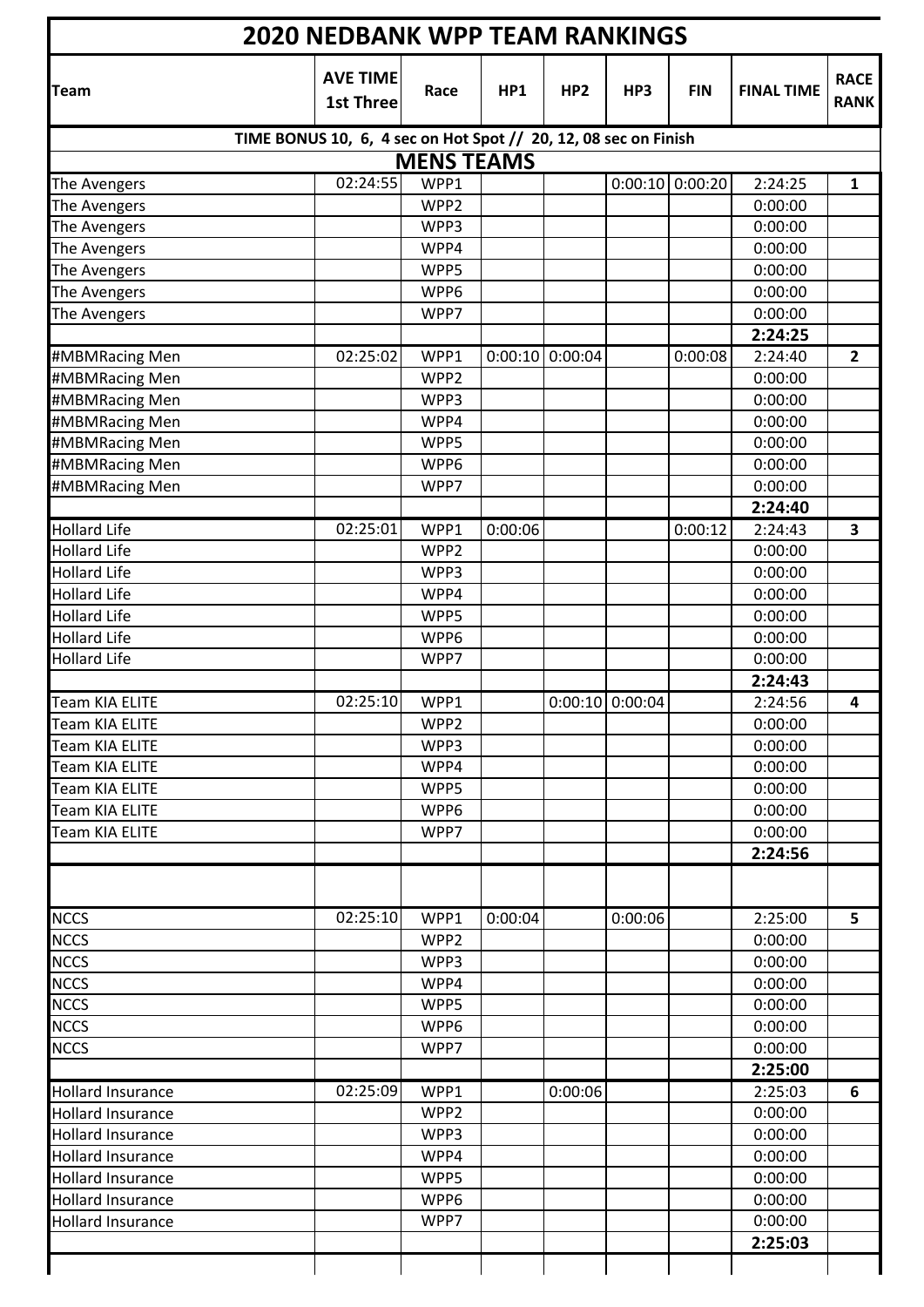| <b>Team</b>             | <b>AVE TIME</b><br><b>1st Three</b> | Race             | HP1 | HP <sub>2</sub> | HP3 | <b>FIN</b> | <b>FINAL TIME</b>  | <b>RACE</b><br><b>RANK</b> |
|-------------------------|-------------------------------------|------------------|-----|-----------------|-----|------------|--------------------|----------------------------|
| Food Lover's Market Men | 02:25:18                            | WPP1             |     |                 |     |            | 2:25:18            | $\overline{\mathbf{z}}$    |
| Food Lover's Market Men |                                     | WPP2             |     |                 |     |            | 0:00:00            |                            |
| Food Lover's Market Men |                                     | WPP3             |     |                 |     |            | 0:00:00            |                            |
| Food Lover's Market Men |                                     | WPP4             |     |                 |     |            | 0:00:00            |                            |
| Food Lover's Market Men |                                     | WPP5             |     |                 |     |            | 0:00:00            |                            |
| Food Lover's Market Men |                                     | WPP6             |     |                 |     |            | 0:00:00            |                            |
| Food Lover's Market Men |                                     | WPP7             |     |                 |     |            | 0:00:00<br>2:25:18 |                            |
| Lumber City Men         | 02:25:19                            | WPP1             |     |                 |     |            | 2:25:19            | 8                          |
| Lumber City Men         |                                     | WPP2             |     |                 |     |            | 0:00:00            |                            |
| Lumber City Men         |                                     | WPP3             |     |                 |     |            | 0:00:00            |                            |
| Lumber City Men         |                                     | WPP4             |     |                 |     |            | 0:00:00            |                            |
| Lumber City Men         |                                     | WPP5             |     |                 |     |            | 0:00:00            |                            |
| Lumber City Men         |                                     | WPP6             |     |                 |     |            | 0:00:00            |                            |
| Lumber City Men         |                                     | WPP7             |     |                 |     |            | 0:00:00            |                            |
|                         |                                     |                  |     |                 |     |            | 2:25:19            |                            |
| Team RMB/PAY            | 02:31:03                            | WPP1             |     |                 |     |            | 2:31:03            | 9                          |
| <b>Team RMB/PAY</b>     |                                     | WPP2             |     |                 |     |            | 0:00:00            |                            |
| Team RMB/PAY            |                                     | WPP3             |     |                 |     |            | 0:00:00            |                            |
| Team RMB/PAY            |                                     | WPP4             |     |                 |     |            | 0:00:00            |                            |
| Team RMB/PAY            |                                     | WPP5             |     |                 |     |            | 0:00:00            |                            |
| Team RMB/PAY            |                                     | WPP6             |     |                 |     |            | 0:00:00            |                            |
| Team RMB/PAY            |                                     | WPP7             |     |                 |     |            | 0:00:00            |                            |
|                         |                                     |                  |     |                 |     |            | 2:31:03            |                            |
| <b>Team Cathy</b>       | 02:34:41                            | WPP1             |     |                 |     |            | 2:34:41            | 10                         |
| <b>Team Cathy</b>       |                                     | WPP2             |     |                 |     |            | 0:00:00            |                            |
| <b>Team Cathy</b>       |                                     | WPP3             |     |                 |     |            | 0:00:00            |                            |
| <b>Team Cathy</b>       |                                     | WPP4             |     |                 |     |            | 0:00:00            |                            |
| <b>Team Cathy</b>       |                                     | WPP5             |     |                 |     |            | 0:00:00            |                            |
| <b>Team Cathy</b>       |                                     | WPP6             |     |                 |     |            | 0:00:00            |                            |
| <b>Team Cathy</b>       |                                     | WPP7             |     |                 |     |            | 0:00:00            |                            |
|                         |                                     |                  |     |                 |     |            | 2:34:41            |                            |
| <b>Team FDN</b>         | 02:48:18                            | WPP1             |     |                 |     |            | 2:48:18            | 11                         |
| <b>Team FDN</b>         |                                     | WPP <sub>2</sub> |     |                 |     |            | 0:00:00            |                            |
| <b>Team FDN</b>         |                                     | WPP3             |     |                 |     |            | 0:00:00            |                            |
| <b>Team FDN</b>         |                                     | WPP4             |     |                 |     |            | 0:00:00            |                            |
| <b>Team FDN</b>         |                                     | WPP5             |     |                 |     |            | 0:00:00            |                            |
| <b>Team FDN</b>         |                                     | WPP6             |     |                 |     |            | 0:00:00            |                            |
| <b>Team FDN</b>         |                                     | WPP7             |     |                 |     |            | 0:00:00            |                            |
|                         |                                     |                  |     |                 |     |            | 2:48:18            |                            |
| Legacy of Love          | 02:51:02                            | WPP1             |     |                 |     |            | 2:51:02            | 12                         |
| Legacy of Love          |                                     | WPP2             |     |                 |     |            | 0:00:00            |                            |
| Legacy of Love          |                                     | WPP3             |     |                 |     |            | 0:00:00            |                            |
| Legacy of Love          |                                     | WPP4             |     |                 |     |            | 0:00:00            |                            |
| Legacy of Love          |                                     | WPP5             |     |                 |     |            | 0:00:00            |                            |
| Legacy of Love          |                                     | WPP6             |     |                 |     |            | 0:00:00            |                            |
| Legacy of Love          |                                     | WPP7             |     |                 |     |            | 0:00:00            |                            |
|                         |                                     |                  |     |                 |     |            | 2:51:02            |                            |
|                         |                                     |                  |     |                 |     |            |                    |                            |

┱